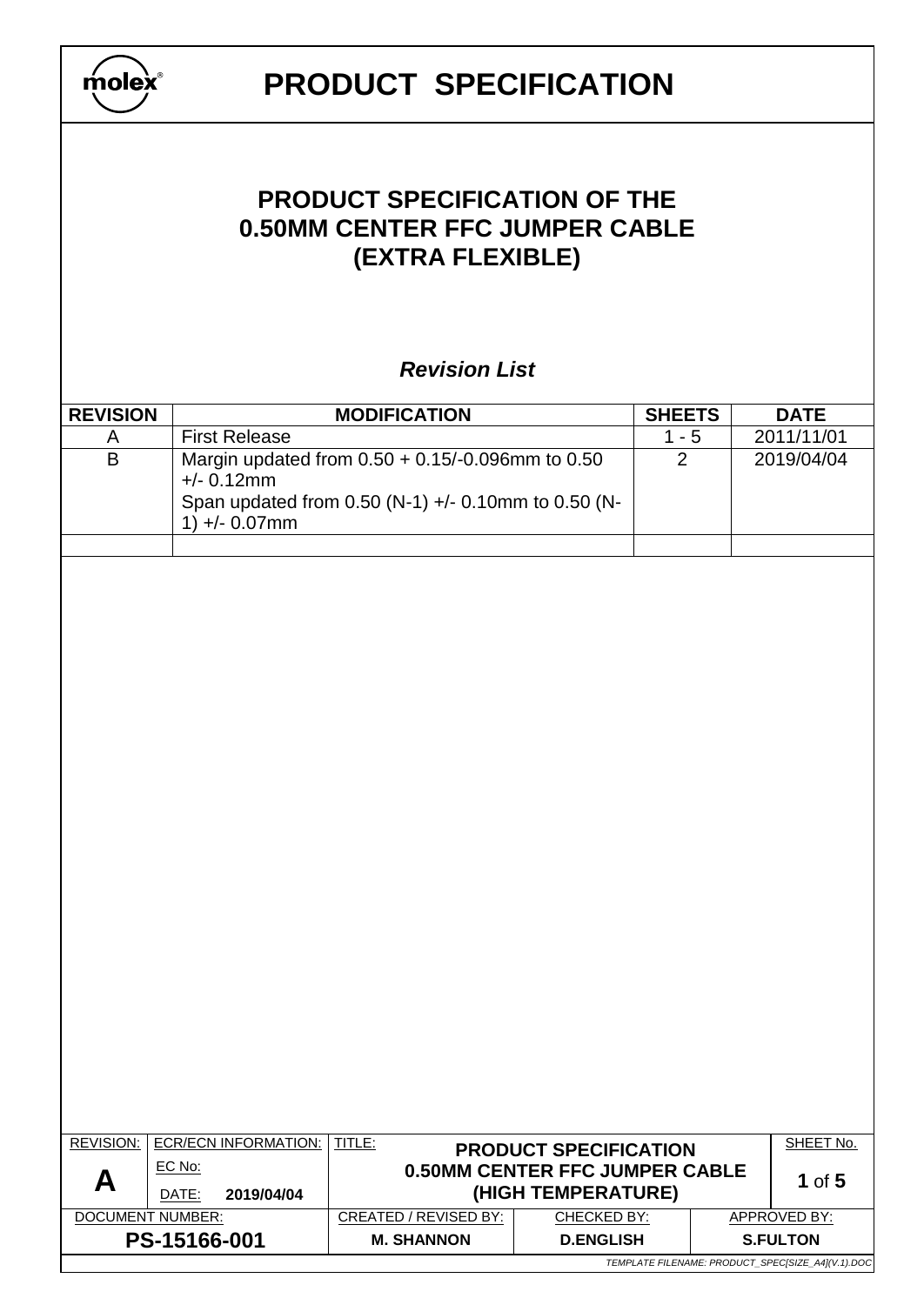

## **1 SCOPE**

This specification covers the 0.50mm center FFC (Flat Flexible Cable) jumper cable, high temperature style, using tin plated copper conductor.

## **2 PRODUCT DESCRIPTION**

#### **2.1 Product name and series number**

Product name: 0.50MM CENTER FFC JUMPER CABLE (EXTRA FLEXIBLE) Product material no: 15166-XXXX

#### **2.2 Dimensions, materials and markings**

Product dimensions according SD-15166-001.

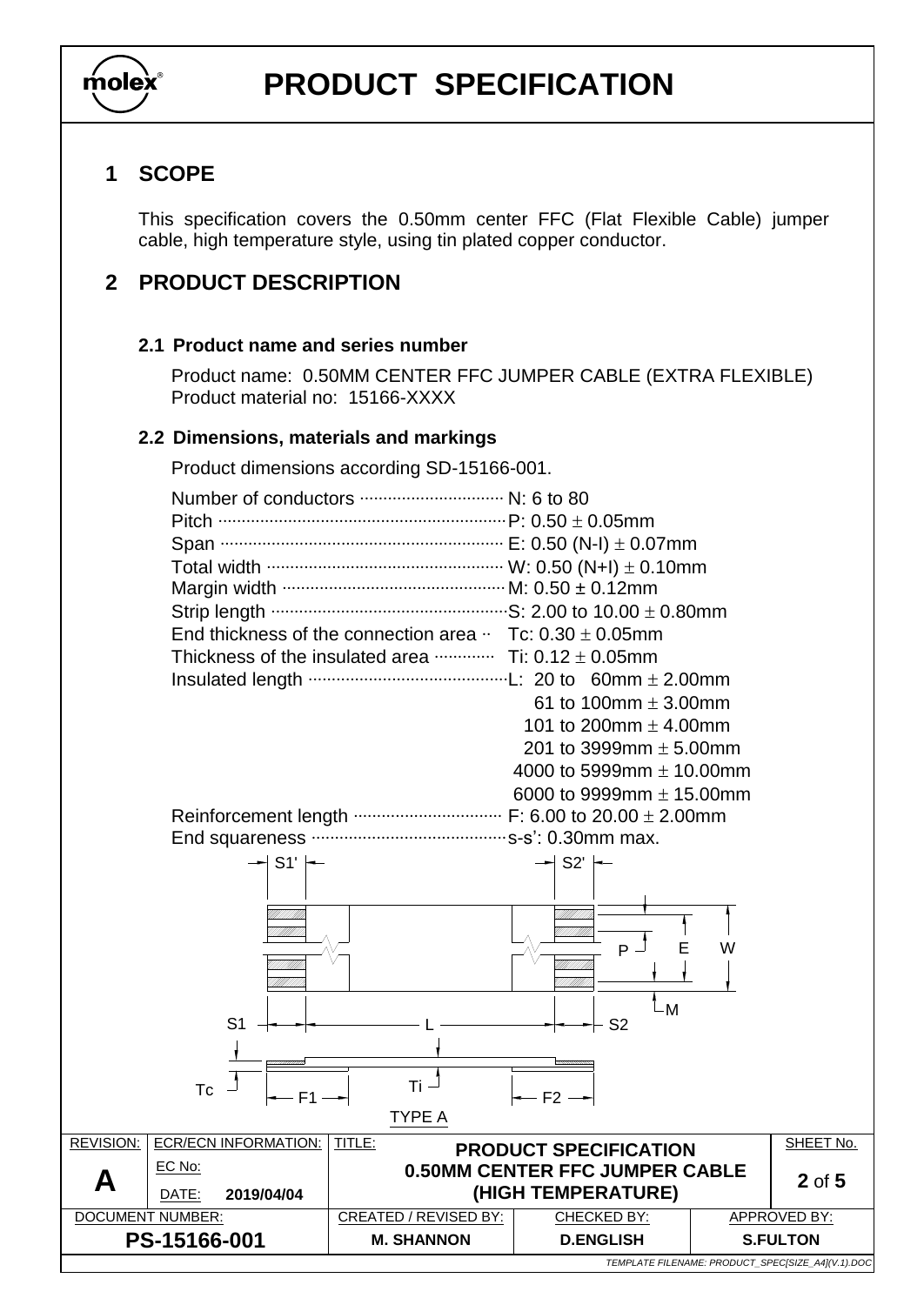

#### **2.3 COMPOSITION**

| Conductor:                    | Material:                         | Tin plated copper conductor<br>Thickness: 0.035mm nominal        |
|-------------------------------|-----------------------------------|------------------------------------------------------------------|
| Insulation tape:              | Material:<br>Thickness:<br>Color: | Polyester + Flame retardant adhesive<br>0.043mm nominal<br>white |
| Reinforcement tape: Material: | Thickness:<br>Color:              | Polyester + Adhesive<br>0.226mm nominal<br>Blue                  |

## **2.4 Safety agency approvals**

Not applicable.

## **3 RATINGS**

### **3.1 Current and applicable conductors**

| <b>Cross section</b>   | Amps |
|------------------------|------|
| $0.01$ mm <sup>2</sup> | 0.5  |

### **3.2 Temperature**

Operating temperature: -40°C to +105°C

| <b>REVISION:</b>                                  |        | <b>ECR/ECN INFORMATION:   TITLE:</b>                 |                                       | <b>PRODUCT SPECIFICATION</b> |  | SHEET No. |  |  |
|---------------------------------------------------|--------|------------------------------------------------------|---------------------------------------|------------------------------|--|-----------|--|--|
|                                                   | EC No: |                                                      | <b>0.50MM CENTER FFC JUMPER CABLE</b> |                              |  | 3 of 5    |  |  |
| A                                                 | DATE:  | 2019/04/04                                           |                                       | (HIGH TEMPERATURE)           |  |           |  |  |
| DOCUMENT NUMBER:                                  |        | CREATED / REVISED BY:<br>CHECKED BY:<br>APPROVED BY: |                                       |                              |  |           |  |  |
| PS-15166-001                                      |        | <b>M. SHANNON</b>                                    | <b>D.ENGLISH</b><br><b>S.FULTON</b>   |                              |  |           |  |  |
| TEMPLATE FILENAME: PRODUCT_SPEC[SIZE_A4](V.1).DOC |        |                                                      |                                       |                              |  |           |  |  |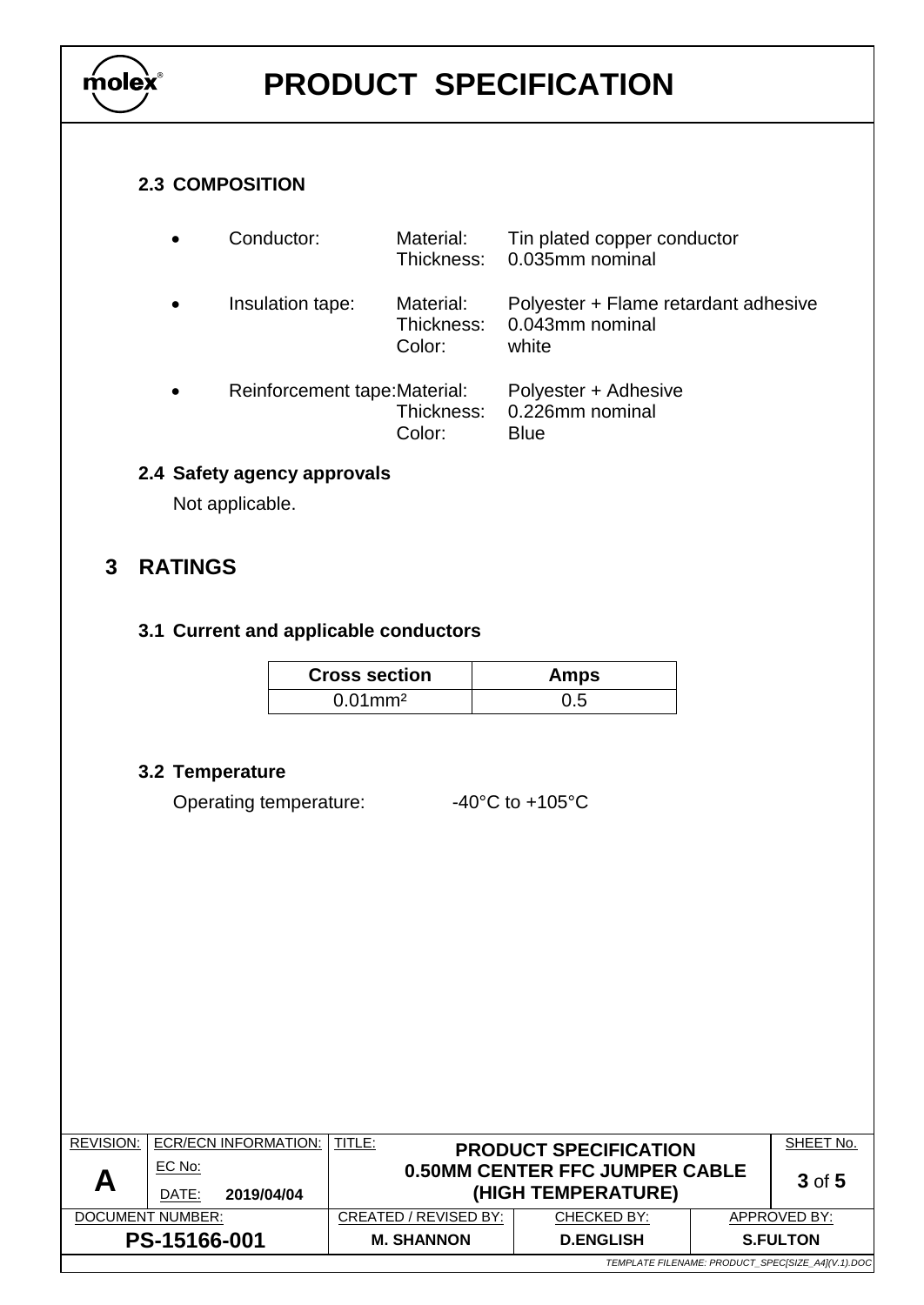

## **4 PERFORMANCE**

## **4.1 Electrical requirements**

| <b>ITEM</b>  | <b>DESCRIPTION</b>                                | <b>TEST CONDITION</b>                                                     | <b>REQUIREMENT</b>             |
|--------------|---------------------------------------------------|---------------------------------------------------------------------------|--------------------------------|
|              | <b>Conductor</b><br>resistance                    |                                                                           | 1730 ohms/km<br><b>MAXIMUM</b> |
| $\mathbf{2}$ | <b>Insulation</b><br>resistance cond. to<br>cond. | 500 V DC                                                                  | 10 Mohms/km<br><b>MINIMUM</b>  |
| 3            | Dielectric test                                   | 200 V AC for 1 minute                                                     | No disruptive discharge        |
| 4            | <b>Continuity test</b>                            | 3.0 V DC at 0.1mA                                                         | passed                         |
| 5            | <b>Voltage rating</b>                             |                                                                           | 60 V AC<br><b>MAXIMUM</b>      |
| 6            | <b>Current rating</b>                             | at 23°C increase in 10°C at the<br>surface<br>(all conductors under load) | $0.5 A$ MIN                    |

## **4.2 Physical requirements**

| <b>ITEM</b>    | <b>DESCRIPTION</b>        | <b>TEST CONDITION</b>                                                                                                    | <b>REQUIREMENT</b>                                                  |
|----------------|---------------------------|--------------------------------------------------------------------------------------------------------------------------|---------------------------------------------------------------------|
| $\overline{7}$ | <b>Temperature rating</b> |                                                                                                                          | -40 $^{\circ}$ C to +105 $^{\circ}$ C                               |
| 8              | <b>Heat resistance</b>    | 168 hours at 136°C                                                                                                       | Insulation resistance<br>Dielelectric test                          |
| 9              | <b>Thermal shock</b>      | 30 minutes at -55°C<br>5 minutes at +25°C<br>30 minutes at $+85^{\circ}$ C<br>5 minutes at +25°C                         | Insulation resistance<br>after 25 cycles                            |
| 10             | <b>Cold coiling</b>       | 96 hours at $-40^{\circ}$ C / The<br>sample will be wound on a<br>3mm dia. Mandrel                                       | Insulation resistance<br>Dielectric test<br>Visual inspection       |
| 11             | Wear by abrasion          | Test following EN3475-503<br>Weight: 500g<br>Speed: 60 cycles/min<br>Abrasion tool: 0.13mm dia.                          | 10000 cycles (standard)<br>1000 cycles (shielded)<br><b>MINIMUM</b> |
| 12             | <b>Folding</b>            | The specimen shall be folded<br>manually (Bending angle: 180°<br>/ Radius: 4mm)                                          | 20 times<br><b>MINIMUM</b>                                          |
| 13             | Moisture resistance       | 96 hours at 60°C, 95% RH                                                                                                 | Insulation resistance<br>Dielectric test                            |
| 14             | <b>Flame resistance</b>   | <b>UL 758 VW-1</b>                                                                                                       | Passed                                                              |
| 15             | <b>Solderability</b>      | Immersion of the area which is<br>intended for soldering into a tin<br>bath at $250 + 10^{\circ}$ C<br>During 30 seconds | No delamination<br>Solder reflow below 1 mm                         |

| <b>REVISION:</b>                                  |                 | ECR/ECN INFORMATION:  | TITLE:                              | <b>PRODUCT SPECIFICATION</b>                                |              | SHEET No. |
|---------------------------------------------------|-----------------|-----------------------|-------------------------------------|-------------------------------------------------------------|--------------|-----------|
| Α                                                 | EC No:<br>DATE: | 2019/04/04            |                                     | <b>0.50MM CENTER FFC JUMPER CABLE</b><br>(HIGH TEMPERATURE) |              | 4 of 5    |
| DOCUMENT NUMBER:                                  |                 | CREATED / REVISED BY: | CHECKED BY:                         |                                                             | APPROVED BY: |           |
| PS-15166-001                                      |                 | <b>M. SHANNON</b>     | <b>D.ENGLISH</b><br><b>S.FULTON</b> |                                                             |              |           |
| TEMPLATE FILENAME: PRODUCT_SPEC[SIZE_A4](V.1).DOC |                 |                       |                                     |                                                             |              |           |